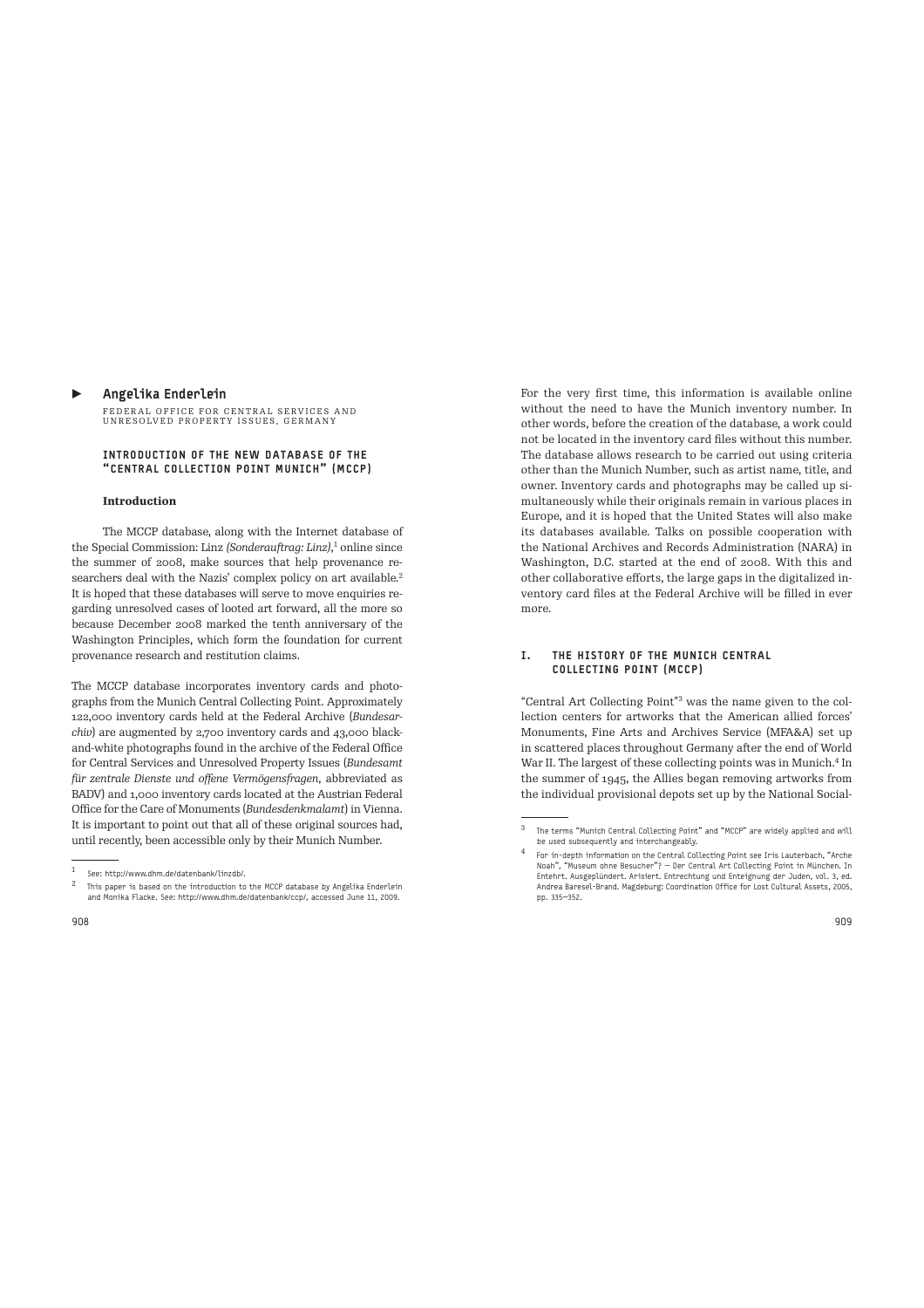ists. Artworks that had been looted, confiscated, or sold within the German Reich or in Nazi occupied regions between 1933 and 1945 were brought from depots to the collecting points to be inventoried and subsequently restituted. The collecting point in Munich was designated for artworks that were to be returned to their countries of origin or to private individuals in Germany. Estimates of the number of artworks inventoried at the MCCP vary greatly, ranging from fify thousand to over one million<sup>1</sup>

Following inventorying, and as soon as the first provenances could be clarified, the MFA&A Service began as early as the fall of 1945 to return artworks to their rightful owners.<sup>2</sup> All of the artworks, with the exception of a few thousand objects, were restituted in the subsequent years.

# II. TRUSTEE ADMINISTRATION FOR CULTURAL PROPERTY (TREUHANDVERWALTUNG VON KULTURGUT OR TVK) TAKES OVER THE MCCP'S DUTIES

On August 31, 1948, the Americans transferred the duties of trusteeship, care, supervision, and maintenance of the objects

and documents at the Munich CCP to the Bavarian minister president. This initially did not affect the MCCP's duties.<sup>3</sup> After identifying artworks for restitution, the US authorities proceeded with the restitution. The MCCP's activities ended on November 30, 1949. In order for the German authorities to initiate further restitutions, the Conference of the Ministers of Culture resolved to form an office of restitution. In 1951, the German restitution office started restitution work alongside the Allied authorities. The office ended its activities on February 22, 1952.

On the same day in Munich, artworks previously held under the trusteeship of the Bavarian minister president were transferred to the Foreign Office's Department for Culture. The Department established a special section, the Trustee Administration of Cultural Property at the Foreign Office, to which the Trustee Administration operating in Munich was subordinate. The remaining artworks were handed over to the government of the Federal Republic of Germany on February 22, 1952.<sup>4</sup> The transfer included an unspecified number of artworks inventoried on 9,244 inventory cards and microfilms of the MCCP files, all inventory cards from the Munich and Wiesbaden CCPs, and copies of the photographs — though not the negatives. These un-restituted artworks are known as the Remaining MCCP Inventory (*Restbestand CCP*).

The Trustee Administration for Cultural Property created new inventory cards for these works. The cards — which are modeled on the English-language cards — are in German and in duplicate,

 $^1$  In the activity report of the Trustee Administration for Cultural Property (Treuhandverwaltung von Kulturgut, TVK) in Munich for 1962, 50,000 (matches the number of MCCP numbers) and 1,000,000 are mentioned. See ibid., p. 27. A copy of the report is in the German federal art collection records in the BADV archive. The AAM Guide, on the other hand, mentions from 150,000 to more than 1,000,000 objects, see Nancy H. Yeide, Konstantin Akinsha, Amy L. Walsh, *The AAM Guide to Provenance Research.* Washington, DC: 2001, p. 95. In the commentary on the NARA inventory a figure of one million is mentioned. See: http://www.archives.gob/research/microfilm/ m1940.pdf, p. 2, accessed June 11, 2009.

<sup>2</sup>For in-depth information see Michael Joseph Kurtz, *Nazi contraband. American policy on the return of European cultural treasures 1945—1955*, (New York: Garfield, 1985).

 $\frac{3}{4}$  For the following see the TVK activity report for 1962.

Letter from the Bavarian State Painting Collections to Foreign Office Department of Culture from February 22, 1952. The transfer was based on the exchange of notes between the US High Commissioner McCloy and the German Chancellor Konrad Adenauer, between April 16 and August 27, 1951, as well as a note from the German chancellor to the minister president of Bavaria on January 4, 1952.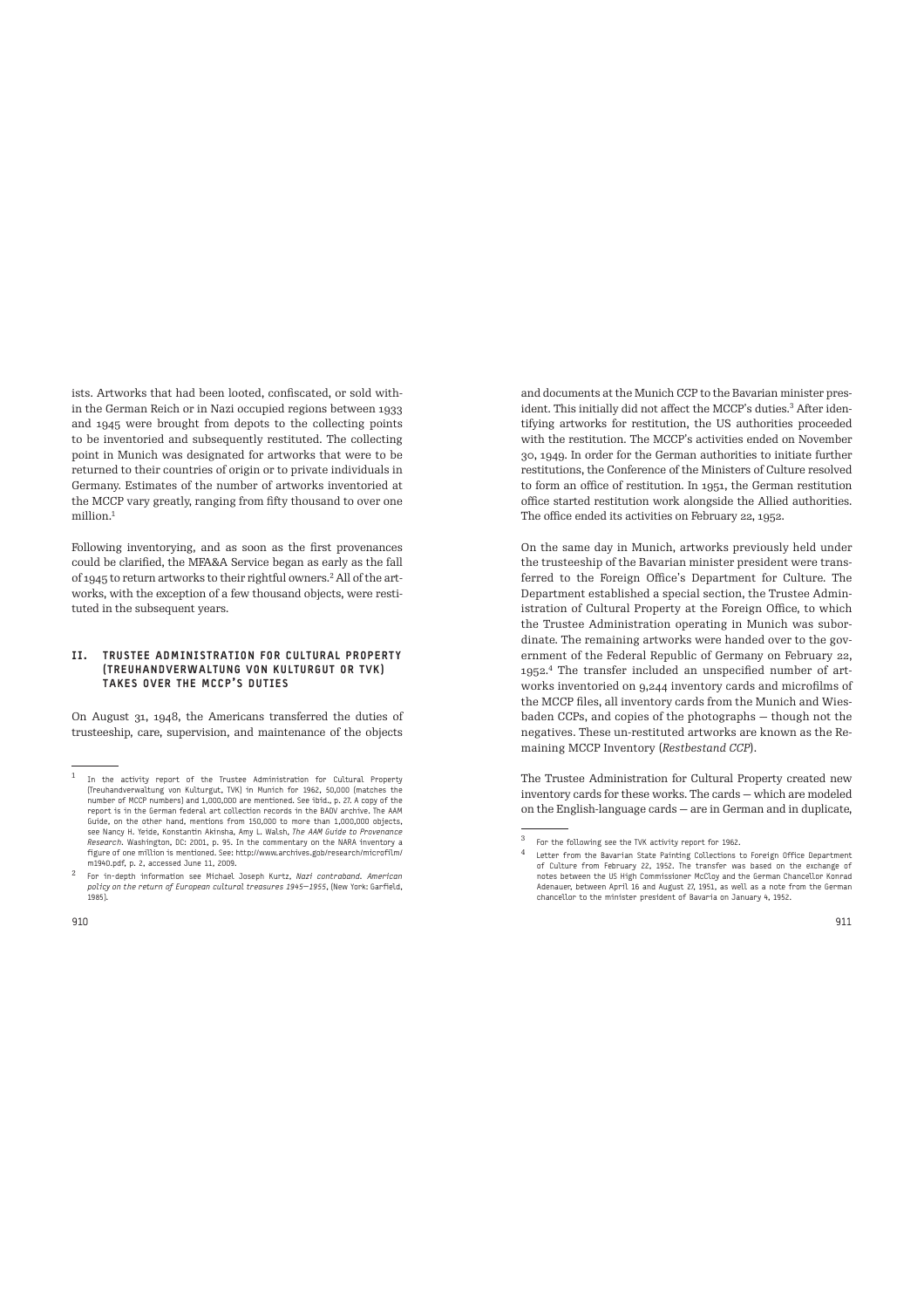with one set arranged according to the Munich numbering system and the other according to artist names.<sup>1</sup> The German federal minister of the treasury took control over the Remaining MCCP Inventory at the beginning of 1963, when the Trustee Administration was dissolved.<sup>2</sup> Since that time, agencies under the Federal Ministry of Finance — initially the Regional Finance Office (*Oberfinanzdirektion*, abbreviated as OFD) in Munich and currently the BADV — were entrusted with the inventory's administration. Since the mid 1960s, most of these artworks have been placed on permanent loan in German museums and federal agencies.

# III. THE INVENTORY CARD SYSTEMS AND THE PHOTOGRAPHIC FILE AT THE MCCP AND ITS SUCCESSOR INSTITUTION, THE TRUSTEE ADMINISTRATION FOR CULTURAL PROPERTY

#### **Control Number File (According to Munich Number) or Arrival Cards**

The first director of the MCCP, Craig Hugh Smyth, an American officer and art historian, developed an inventory card system.<sup>3</sup> The crates and objects were assigned an Arrival Number, also known as a Munich Number at the time of their delivery to the Munich Collecting Point. In addition to the arrival number, the artist, title, prior inventory numbers, arrival date, and condition of the object were listed where possible. However, specific information about the artwork is often lacking. The arrival card  $40/1$ -27, for instance, reads "crate — large (27 items)," meaning that the crate was the fortieth object delivered to the MCCP and contained 27 works of art.<sup>4</sup>

At the Federal Archive in Koblenz, these arrival cards are designated as Control Number File in the Trustee Administration of Cultural Property's inventory catalogue. The inventory includes 43,183 arrival cards.<sup>5</sup>

# **Restitution File (According to Munich Number) or Property Cards**

Afer their registration on arrival cards, the artworks were described in detail on Property Cards, which serve as the main file. If multiple items were registered under one arrival number, each object was then given an individual sub-number. In the case referred to above, the first object in the fortieth crate, a faience bowl, was marked "Mun.[ich no.] 40/1."<sup>6</sup> Available information on the artist's name, work's title, art form, size, prior inventory numbers, and evidence of provenance was entered onto the card. This bowl, for instance, was from the Seligmann collection and it was restituted to Paris in 1946, which is written on the back. The entries were usually handwritten in English and augmented by later annotations in German. Two important aids available to the Americans in their efforts to identify the artworks were from the *Sonderauftrag* Linz's library and the so-called Dresden

 $1$  In this regard see the remarks in the section: Restitution File (according to Munich Number) or Property Cards.

<sup>2</sup>For a summary compilation of the objects see Klaus Beetz, *Die Erwerbungen Adolf Hitlers bis zum Führererlass vom 26. Juni 1939 für den Aufbau des Neuen Museums Linz.* Berlin: Eigenverlag, 2004, p. 67.

<sup>3</sup>Regarding the inventorying see Craig Hugh Smyth, *Repatriation of Art from the Collecting Point in Munich after World War II.* Maarsen/Den Haag: 1988, p. 95.

 $4$  See Bundesarchiv, inventory B 323/604, Munich Number 40/1-27, Front. The reverse side is blank, as is generally true for all Arrival Cards.

See Bundesarchiv, inventory B 323/604 to 646.

 $6$  See Bundesarchiv, B 323/647, Munich Number 40/1.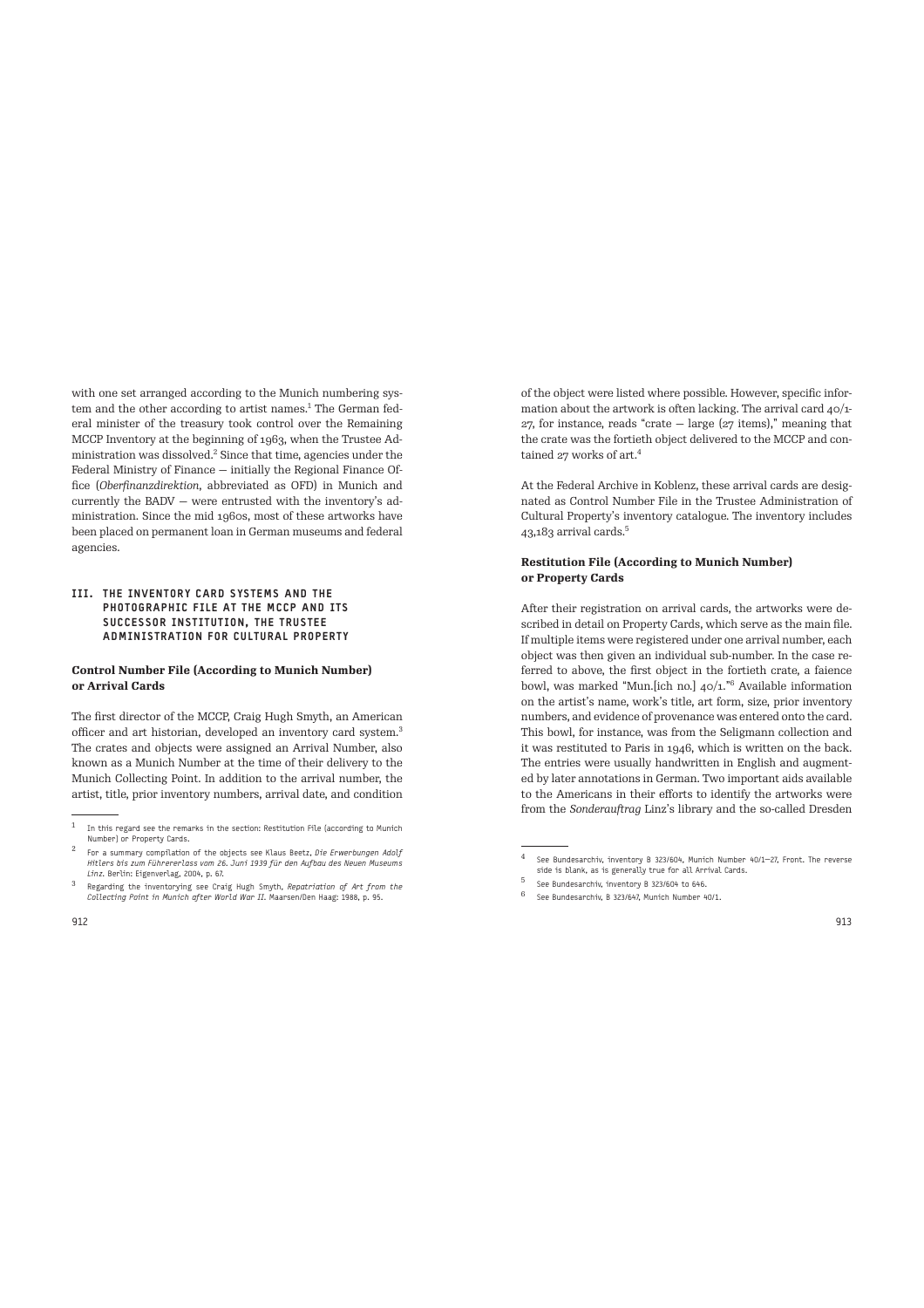Catalogue.<sup>1</sup> These catalogues, consisting of file cards and photographs, list the inventory of artworks that was originally destined for Hitler's *Führermuseum* in Linz.

In addition to organizing the property cards by numbers, other inventory card series were created by the MCCP staff to organize works according to artist, country, and epoch, as well as to previous owners and depot room numbers. The cards in these additional files contain few entries, in contrast to the detailed information on the individual objects in the main file. The previous-owner file is sorted according to country and covers very large art collections. Using this file, it is possible to establish which collections or individual works from collections passed through the MCCP. Postage-stamp-sized photographs of the respective artworks are stapled to many of these cards. This file is kept at the Federal Archive.<sup>2</sup> We do not know the whereabouts of the other inventory card series or whether they still exist.

When the Trustee Administration for Cultural Property took over from the MCCP, the subsequent staff continued to use the available property cards, while filling in newly acquired knowledge in German. New cards were created for previously unregistered artworks given numbers following the last assigned numbers of registered works. These included works from the *Sonderauftrag*  Linz, as well as ones from Herman Göring's art collection and acquisitions for the Obersalzberg, the German Palace in Posen, and Heinrich Hoffmann's collection. The English-language property cards were translated only if the given object was still at the MCCP. The new file in German, containing German-language cards as well as English-language cards, was organized into two files, one according to the Munich numbering system, and the other according to artist. Some of the German inventory cards according to numbers are in the Restitution File at the Federal Archive. The Restitution File contains 65,572 cards.<sup>3</sup> However most of the German inventory cards are kept at the BADV.<sup>4</sup>

#### **Initial and Subsequent Minister President Files**

Officers in the American Cultural Property Protection Unit would enter "Minister President" into the field for "presumed owner" or wrote in "transf. to Min. Pres. decided by MFA Off. E. Breitenbach April 49" on the cards for artworks that were to be turned over to the German government in 1949.<sup>5</sup> Today, a large number of these artworks are in the possession of the German government, designated as Remaining MCCP Inventory. The inventory card entries are typed in English and have German annotations. They contain information on the artwork but generally little on the provenance. These cards are stored according to their Munich Numbers in two sets at the Federal Archive; one is the Initial Minister President File (updating discontinued January 1,

 $1$  The Dresden Catalogue is often confused with the Führerbau file in the professional literature. See the remarks on these archives by Hanns Christian Löhr, *Das Braune Haus der Kunst. Hitler und der "Sonderauftrag Linz".* Berlin: Akademie Verlag, 2005, p. 2. The Dresden Catalogue's contents can be viewed in the Sonderauftrag Linz database, also presented by the DHM.

<sup>2</sup>At the Federal Archive this inventory is designated in the catalogue as the Restitution File (according to owner). See Bundesarchiv, inventory B 323/695—729. These inventory cards are stored in 35 drawers there. The exact number of the cards is unknown because the stock was not scanned. Presuming that the Property Card inventory is stored in boxes containing approx. 1,300 to 1,500 cards each, this inventory can be assumed to contain approx. 45,000 to 52,000 cards.

 $^3$  In the Federal Archive these Property Cards (in English and German) are designated as the Restitutions File (according to Munich number). The German-language inventory cards are each filed behind the English-language Property Card. See Bundesarchiv, Inventory B 323/647—694.

<sup>4</sup>For the inventory cards at the BADV see the remarks in the section, Inventory Cards, current Remaining MCCP Inventory (Germany).

<sup>5</sup>See in the following also the remarks from by Yeide, Akinsha und Walsh (2001), op. cit., p. 95 and p. 62.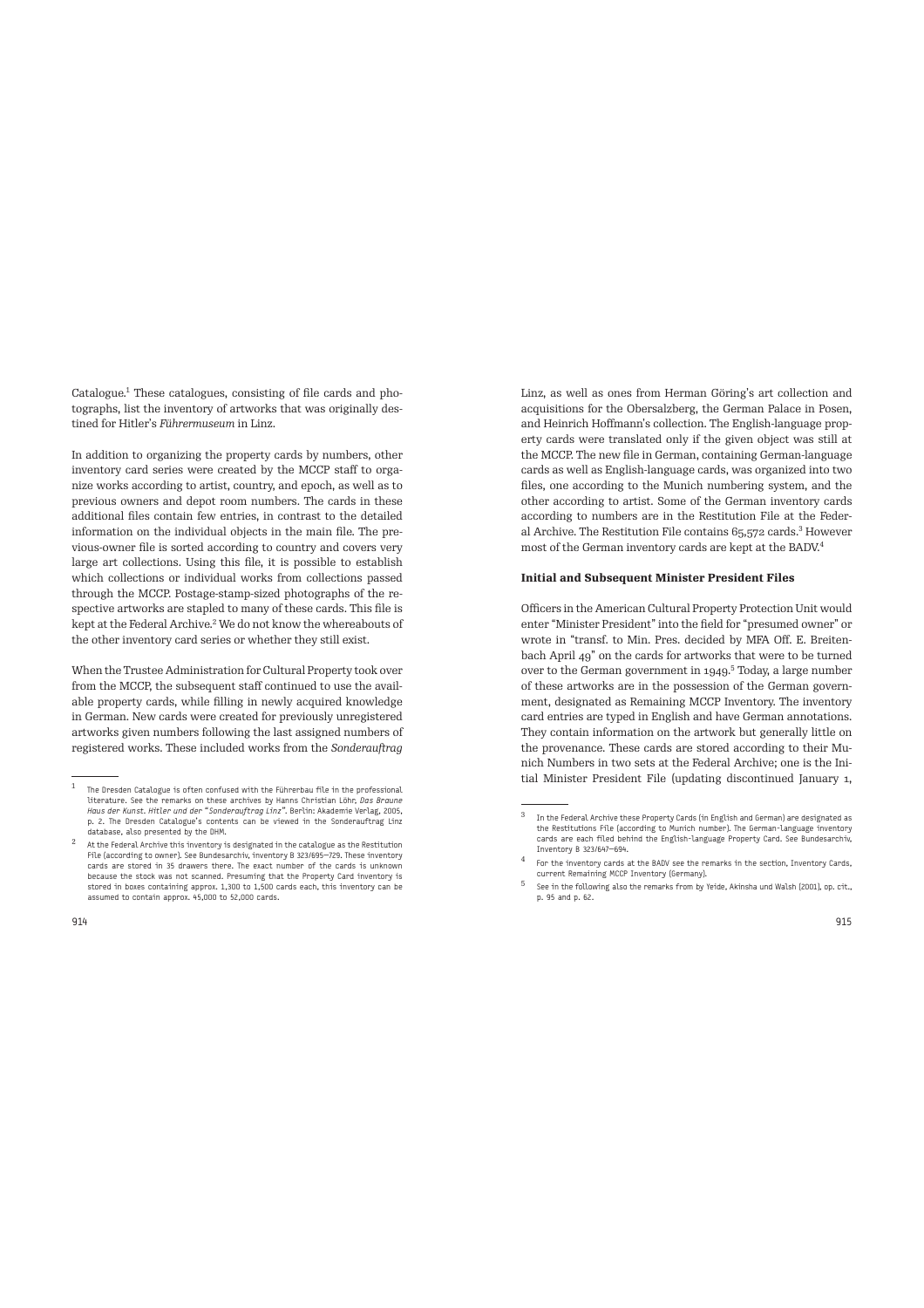1962) with 9,703 inventory cards and the second Minister President File (restituted objects) with 2,452 cards.<sup>1</sup>

## **IRSO File**

The series of inventory cards maintained under the heading IRSO lists artworks that were restituted to the Jewish Restitution Successor Organization, the predecessor institution to the Jewish Claims Conference. The labeling is brief — similar to that of the two aforementioned inventory card series. The Federal Archive contains 1,340 relevant cards, which are again stored by numbers.<sup>2</sup>

# **Inventory Cards, Current Remaining MCCP Inventory (Germany)**

The file cards for the Remaining MCCP Inventory (Germany) artworks, which are in the possession of the German government, are located in the archives of the Federal Office for Central Services and Unresolved Property Issues (BADV). The inventory contains 2,716 cards filed according to their Munich Numbers.<sup>3</sup> Currently, this inventory contains about 2,300 paintings, graphic works, sculptures, and applied artworks as well as some 10,000 coins and books.

Following the endorsement of the Washington Principles (1998) and the Common Statement (1999) a special department for provenance research established at the federal level was launched in May 2000. Today, the BADV is responsible for renewed provenance research on the MCCP collection. If the artwork stems from a persecution-related deprivation of property dating from the National Socialist period, it will be returned to its rightful owner or to the owner's heirs.<sup>4</sup> So far, the origins of 920 art works have been probed. Twenty-two works have been returned and the return of 17 additional objects to the legal heirs is planned. A selection of the results to date is presented in the BADV's online database.<sup>5</sup> The MCCP database is linked to it. The complete inventory can be viewed on the Coordination Office for Lost Cultural Assets' website.<sup>6</sup>

# **Inventory cards, current Remaining MCCP Inventory (Austria)**

The transfer of the "Remaining MCCP Inventory" (Austria) to Vienna in 1952 included inventory cards as well as artworks. The 943 cards are now kept at the Austrian Federal Office for the Care of Monuments while scientific research is carried out by the Commission on Provenance Research.

#### **Object Photographs**

Afer the objects were inventoried at the MCCP, large format

- <sup>4</sup> On provenance research in the federal agencies see Harald König, "Erste Ergebnisse<br>der Provenienzrecherche zu dem in Bundesbesitz befindlichen Restbestand CCP<br>Das Ölgemälde 'Die Milchfrau' von Daniel Chodowiecki," in: *Einrichtungen der Bundesrepublik Deutschland zum Umgang mit Kulturgütern aus ehemaligem jüdischen Besitz*, vol. 1, ed. by Ulf Häder (Magdeburg, Coordination<br>Office for Lost Cultural Assets at Magdeburg, 2001), and ibd., "Leihgaben der<br>Bundesrepublik Deutschland aus Beständen, die zwischen 1933-194 gelangten," in: *Museen im Zwielicht. Ankaufspolitik 1933—1945. Kolloquium vom 11.—12. Dezember 2001 in Köln; die eigene GESCHICHTE\*. Provenienzforschung an*  deutschen Kunstmuseen im internationalen Vergleich. Tagung vom 20.-22. Februar<br>2002 in Hamburg, vol. 2, ed. by Ulf Häder, with assistance from Katja Terlau and Ute<br>Haug (Magdeburg, Coordination Office for Lost Cultural Ass pp. 149—158.
- 5 See: http://provenienz.badv.bund.de.
- <sup>6</sup>See: http://www.lostart.de.

<sup>&</sup>lt;sup>1</sup> See Bundesarchiv, Inventory B 323/763-769 as well as B 323/602 and 603.

See Bundesarchiv, Inventory B 323/732.

See BADV, Kunstverwaltung, Property Cards MCCP.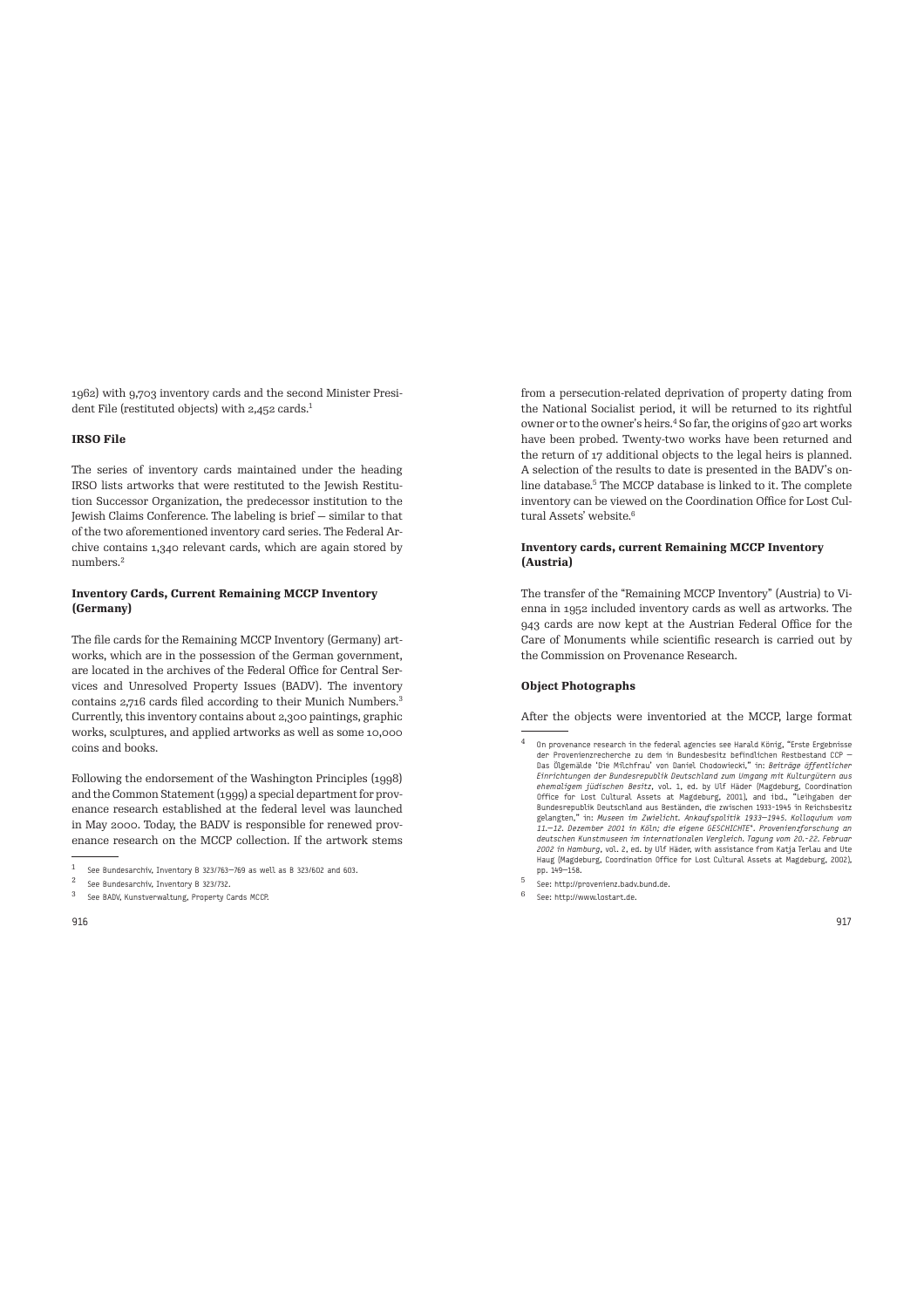black-and-white photographs, including some with detail views, were made of the artworks and placed in a separate photographic file. The chief photographer, Johannes Felbermeyer, was assisted by Herbert List. The images were fixed on cardboard and labeled with the respective Munich number. These objects, too, can only be identified in the main file by their Munich numbers. The American MFA&A Service officers were able in some cases to make use of the Führerbau file. This file contains images of artworks that had been inventoried for the *Sonderauftrag* Linz. These photographs, taken by the photographers Rudolf Himpsl and Willy Schönbach between 1941 and 1944, are recognizable by their wide white borders.<sup>1</sup> The photographs' reverse sides show an inventory number stemming from the *Sonderauftrag* Linz, either handwritten or stamped, and on occasion a Munich number as well. A total of 42,904 photographs — most of those taken at the Collecting Point - are held at the BADV.<sup>2</sup>

#### IV. THE WHEREABOUTS OF THE INVENTORY CARD SERIES

Numerous archives of the Office of Military Government, US Zone (OMGUS) were transferred to the US Army Archives in Kansas City shortly afer the Munich Central Collecting Point closed in 1949. The shipments included some 30,000 property cards.<sup>3</sup> This inventory was transferred to the National Archives and Records Administration in Washington, DC, in the early 1960s. Today, the cards are kept at the College Park branch of the National Archives (NACP). They are alphabetically sorted into five separate series according to different criteria, such as the artwork's country of origin.

The greatest proportion by far of the inventory cards remaining in Germany — probably about 170,000 — has been stored since 1990 in the Federal Archive in Koblenz under the inventory code B 323. This includes the Control Number File (arrival cards) and the Restitution File (according to Munich numbers or property cards) as well as the two Minister President files, the IRSO file, and the Restitution File (according to owner). Nonetheless the file has major gaps among the individual Munich numbers. Only a comparison study of the two sets can establish whether the cards at the NACP are duplicates of those in Koblenz or whether the NACP cards are instead those missing from the Koblenz files.

Other inventory cards ended up in Berlin and Vienna with the transfer of the Remaining MCCP inventories from Germany and Austria. There are also original inventory cards as well as copies in Paris.<sup>4</sup> It is possible that there are still undiscovered cards stored in other archives.

# V. THE MUNICH CENTRAL COLLECTING POINT DATABASE ON THE INTERNET

The database contains the copies of all of the MCCP inventory cards made afer the end of the war by the American allied forces and the TVK staff in Munich that are today in the Federal Archive with the exception of the Restitution file (according to owner).<sup>5</sup> Moreover, additional inventory cards and photographs

<sup>1</sup> Löhr 2005, p. 96 (see note 15).

See BADV, Kunstverwaltung, Fotoarchiv MCCP. Smaller photo files are located  $-$  as far it is known — at the National Gallery of Art in Washington, DC, Photographic Archives, Core Collection, MCCP; at the GRI, LA, Felbermeyer photographs for the MCCP (accession nr. 89.P.4); at the LACMA, Herbert List photographs; and at the Central Institute for Art History, Munich, organized by the artist's name.

<sup>3</sup>See: http://www.archives.gov/research/microfilm/m1940.pdf, pp. 2—4, accessed June 11, 2009.

<sup>4</sup> A kind tip from Patricia Kennedy Grimsted.<br>5 Sep Bundesprehiv inventory B 322/605-720

See Bundesarchiv, inventory B 323/695-729.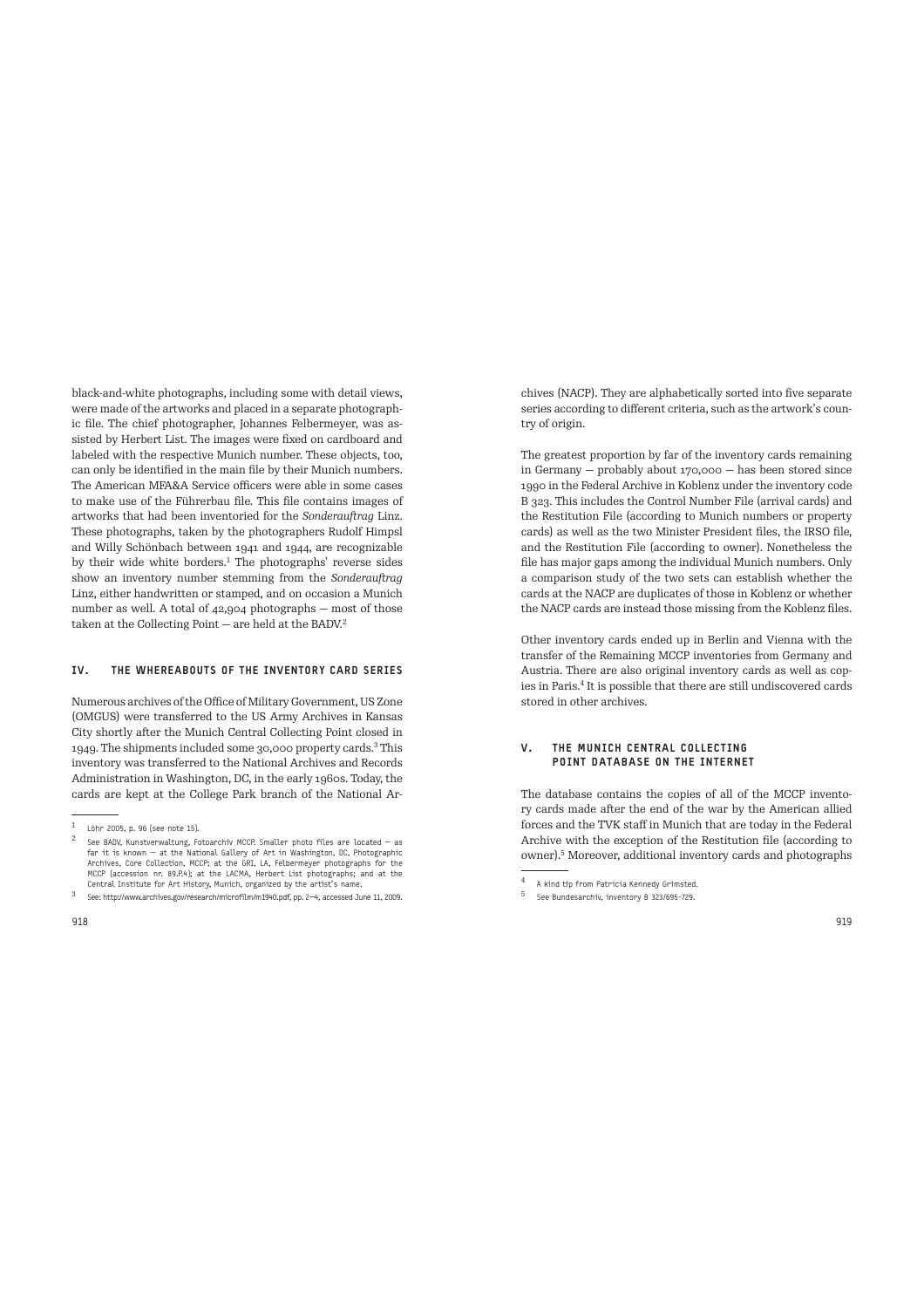from the BADV, as well cards from the Austrian Federal Office for the Care of Monuments, are available for research.

Linked to each data file transcribed from the Restitution file or main file is a copy of the relevant inventory card and in many cases the photograph as well. The database now makes it possible after more than 50 years to search without knowledge of the Munich inventory number for paintings, antique sculptures and applied artworks such as furniture, tapestries, metalwork, faience wares and ceramics, as well as for books and numismatic objects. Inventory cards from different archives have now been brought together with photographs from the BADV. Using the MCCP database, one can search according to different criteria, such as inventory numbers, file/inventory, object title, object type, material/technique, artist, society (i.e., provenance), and keyword.

Until now, the large number of inventory cards sorted according to their Munich numbers made research in the archives very difficult. From now on, the database is searchable without the Munich number. The MCCP database is an important tool for provenance research as well as for investigations surrounding unsolved cases of looted art. This applies to individual research inquiries, as well as to the exploration of complex interrelationships such as those, for instance, in the art trade, through the use of the inventory cards held at the Federal Archive.

The database can identify works that have not previously been recognized as being the subjects of forced sales. In addition, it offers information on artworks that were returned to their owners afer 1945 and that have not been publicly exhibited since. Database research can be carried out for artworks in museums, in private hands, or in what is known as the Remaining MCCP

Inventory — works that today are the object of BADV provenance research.

This enormous database is the result of the close cooperation of the Federal Archive (*Bundesarchiv*), the Federal Ministry of Finance (*Bundesministerium für Finanzen* or BMF), the German Historical Museum (*Deutsches Historisches Museum or* DHM), the Zuse Institute Berlin (ZIB), the Berlin Office of Central Information Processing and Information Technology (*Zentrale Informationsverarbeitung und Informationstechnologie* or ZIVIT), and the Federal Office for Central Services and Unresolved Property Issues (*Bundesamt für zentrale Dienste und offene Vermögensfragen* or BADV).

In a period spanning approximately four months, staff of the Federal Ministry of Finance scanned 244,000 front and reverse sides of the inventory cards held by the Federal Archive and some 5,400 front and reverse sides of the cards located in the BADV archive. To save room, blank reverse sides were not scanned, and instead annoted with "no entry." Copies were not made of the Federal Archive's Restitution File (according to owner) since the effort involved in the removal and remounting of the stapled photographs would have been disproportionate to the amount of information gained.

After a thorough examination of the different series of digitalized inventory cards, the DHM and BADV decided that the information contained in the Restitution File (according to Munich no.), i.e., the main file, should be transcribed for entry into the database.<sup>1</sup> This file contains the most extensive information on the respective artwork. Information that is

 $1$  See in this regard the remarks in the section: Inventory Card Systems.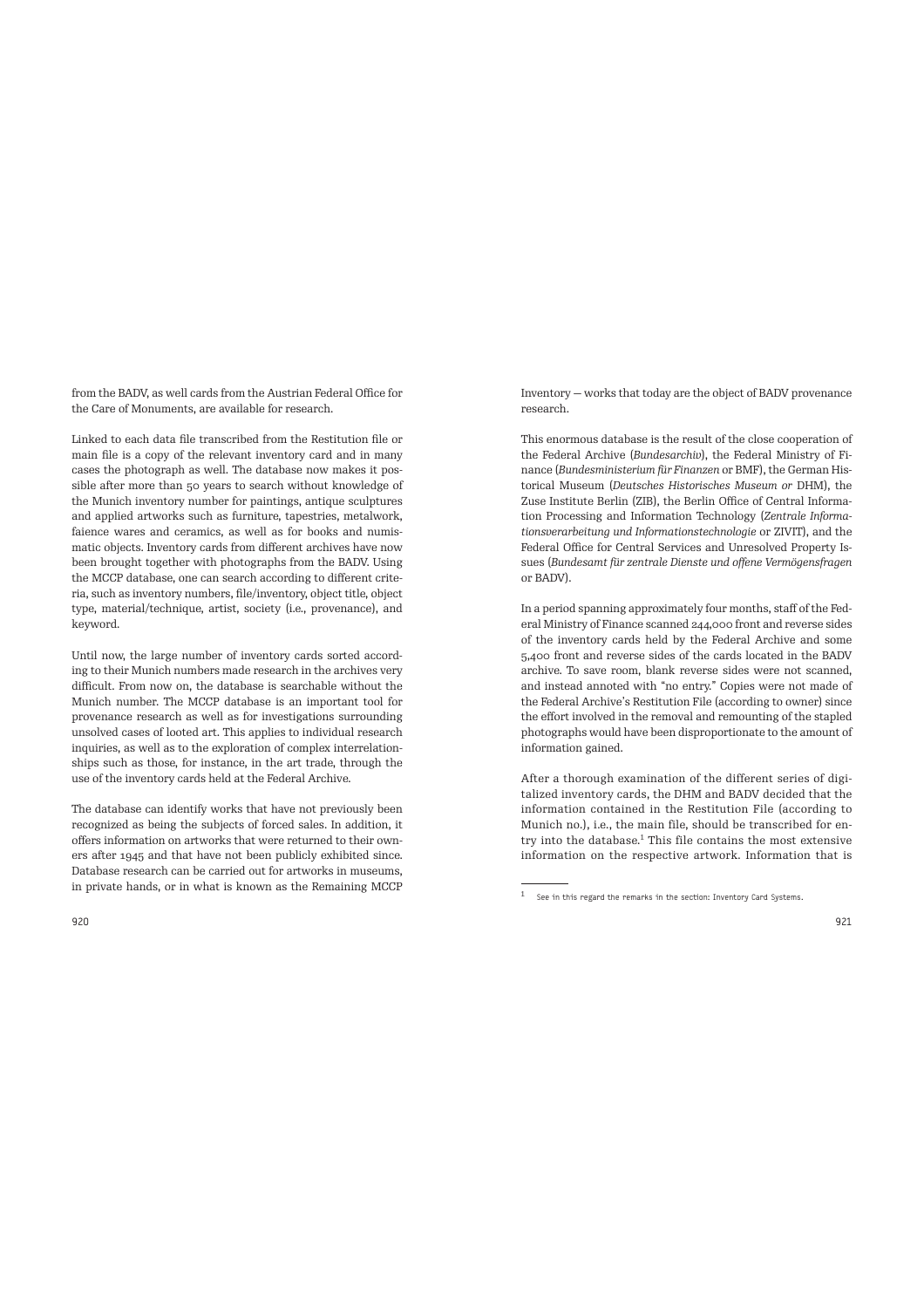missing from the main file, however, can be gained by inspecting copies of the other inventory card series. It took the BADV staff about a year to enter all of the relevant particulars into a database. After the work's completion, the DHM's Central Documentation Department staff reformatted the data for use in the DHM database and carried out an initial automated data-conversion. In addition, the original data was supplemented with information/data from the DHM *Sonderauftrag* Linz database, as well as the BADV's database on provenance research.

The Central Documentation Department at the DHM has so far performed only cursory editing of the database entries. Fullscale scholarly editing is planned for the next months. For now, a full-text search can be carried out to locate artworks even if the entry is not properly placed. Spelling mistakes, however, will cause the full-text search to produce faulty results.

# VI. COOPERATION WITH NATIONAL AND INTERNATIONAL ARCHIVES

During the database's developmental phase, contacts with European and American archives were established at a workshop at the Getty Research Institute in the fall of 2008. Shortly thereafter, the Austrian Commission on Provenance Research offered, for example, to digitalize its inventory of one thousand cards from the Munich CCP in order to incorporate them into the database. This has served to close some of the gaps in the inventory cards at the Federal Archive.

In addition, talks on possible cooperation with the National Archives and Records Administration (NARA) started at the end of

2008.<sup>1</sup> In the spring of 2009, NARA indicated its openness to a collaborative effort. This can, however, only be undertaken afer NARA has finished digitalizing its stock of inventory cards, presumably at the end of 2009. With this work completed, NARA's data can then be linked with the MCCP database, which advances the reconstruction of the Munich Central Collecting Point.

Also of interest would be to link the MCCP database to Washington, DC's Holocaust Museum's *Einsatzstab Reichsleiter Rosenberg* (ERR, Operational Staff Rosenberg) database, for many of the MCCP cards bear ERR inventory numbers.

In addition, collaboration with the Central Institute for Art History (*Zentralinstitut für Kunstgeschichte*) in Munich has been initiated. Its photographic library contains some 4,300 images from the MCCP. Following a comparison study, these photographs will also be linked at a later date with the database.

More MCCP inventory cards and photographs might still be located in other archives. Relevant information is greatly appreciated.<sup>2</sup>

#### **Conclusion**

The online placement of the MCCP database allows for free research of over 170,000 entries as well as 300,000 images of inventory cards and photographs using various search criteria. Such a database is intended to serve not only provenance research but also those searches carried out at universities on the art market and looted art. Several such projects are currently

<sup>1</sup>The talks took place with the NARA staff, although the inventory cards are kept at the National Archives at College Park, MD.

<sup>2</sup>It can be sent to Monika Flacke at ccp@dhm.de.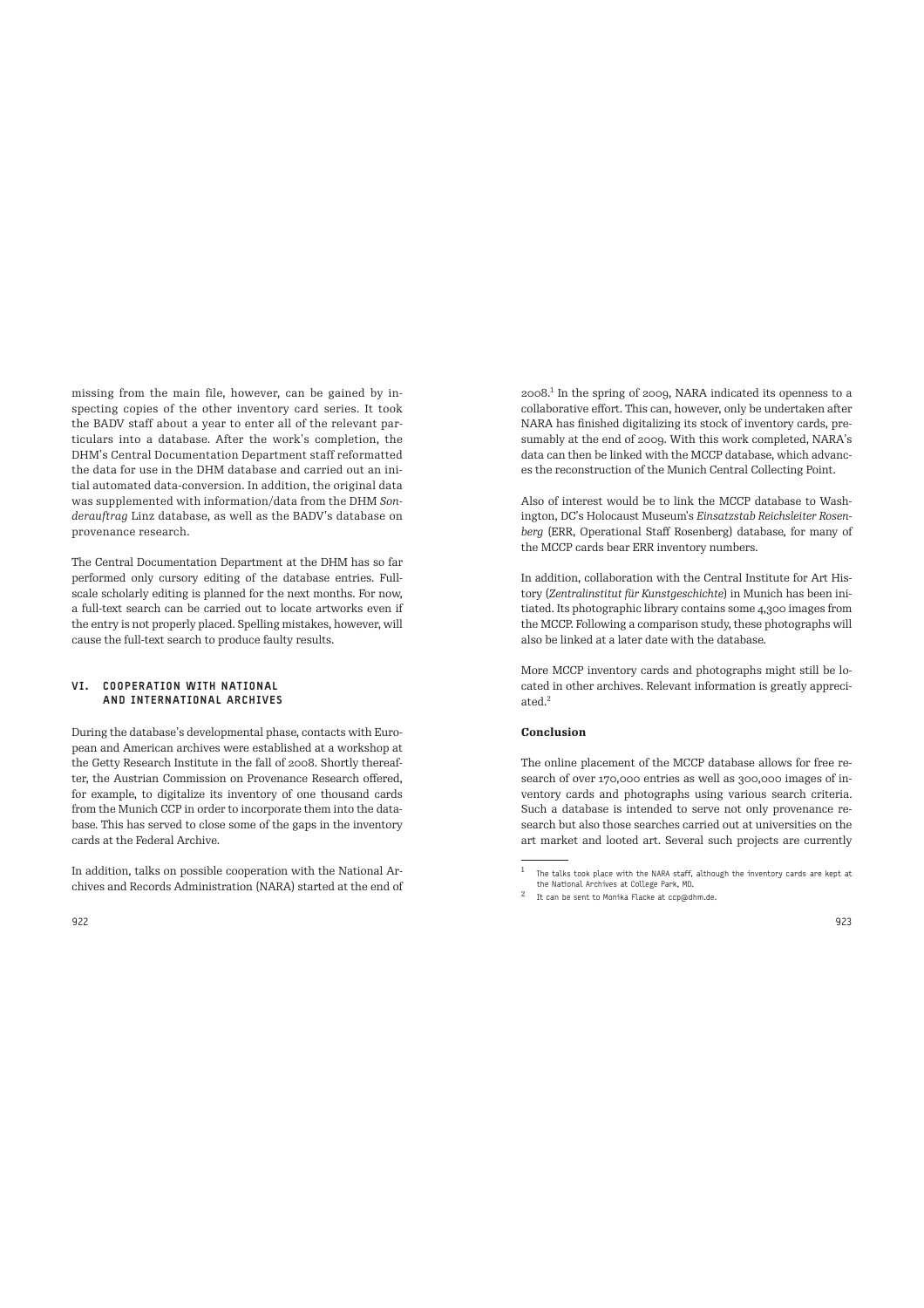underway, for instance, at the *Entartete Kunst* (Degenerate Art) Research Center at universities in Hamburg and Berlin. The Center has also entered into a cooperation agreement with the Getty Research Institute and the University of Southern California, which jointly founded the work group: The Art Market in Germany, Austria and Switzerland, 1900—1955. A database focusing on the art market sales in the 1930s and 1940s is to serve as the foundation for individual research projects and conferences.

# **Bibliography**

Beetz, Klaus. *Die Erwerbungen Adolf Hitlers bis zum Führererlass*  vom 26. Juni 1939 für den Aufbau des Neuen Museums Linz. Berlin: Eigenverlag, 2004.

König, Harald. Erste Ergebnisse der Provenienzrecherche zu dem in Bundesbesitz befindlichen Restbestand CCP—Das Ölgemälde "Die Milchfrau" von Daniel Chodowiecki, *Beiträge öffentlicher Einrichtungen der Bundesrepublik Deutschland zum Umgang mit Kulturgütern aus ehemaligem jüdischen Besitz,* vol. 1, ed. by Ulf Häder. Magdeburg: Coordination Office for Lost Cultural Assets, 2001.

König, Harald. "Leihgaben der Bundesrepublik Deutschland aus Beständen, die zwischen 1933—1945 in Reichsbesitz gelangten," *Museen im Zwielicht. Ankaufspolitik 1933—1945. Kolloquium vom 11.—12. Dezember 2001 in Köln; die eigene GESCHICHTE\*. Provenienzforschung an deutschen Kunstmuseen im internationalen Vergleich. Tagung vom 20.—22. Februar 2002 in Hamburg,* vol. 2, ed. by Ulf Häder, with assistance from Katia Terlau and Ute Haug. Magdeburg: Coordination Office for Lost Cultural Assets, 2002.

Kurtz, Michael Joseph. *Nazi* C*ontraband: American policy on the return of European cultural treasures 1945—1955*, New York 1985.

Lauterbach, Iris. "Arche Noah", "Museum ohne Besucher"? — Der Central Art Collecting Point in München, *Entehrt. Ausgeplündert. Arisiert. Entrechtung und Enteignung der Juden*, vol. 3, ed. by Andrea Baresel-Brand. Magdeburg: Coordination Office for Lost Cultural Assets, 2005.

Löhr, Hanns Christian. *Das Braune Haus der Kunst. Hitler und der "Sonderau)rag Linz"*. Berlin: Akademie Verlag, 2005.

Smyth Craig, Hugh. *Repatriation of Art from the Collecting Point in Munich after World War II. Maarsen/Den Haag: 1988.* 

Yeide, Nancy H., Konstantin Akinsha, Amy L. Walsh. *The AAM Guide to Provenance Research*. Washington, DC 2001.

#### **Archives**

Bundesarchiv (Federal Archive), B 323

Bundesdenkmalamt (Federal Office for the Care of Monuments), Vienna

Los Angeles County Museum of Art, Los Angeles, Herbert List Collection

National Archives at College Park, Maryland

National Gallery of Art in Washington, DC, Photographic Archives, Core Collection, Munich Central Collecting Point

Research Library at the Getty Research Institute, Felbermeyer photographs for the Central Collecting Point, Munich (accession number 89.P.4)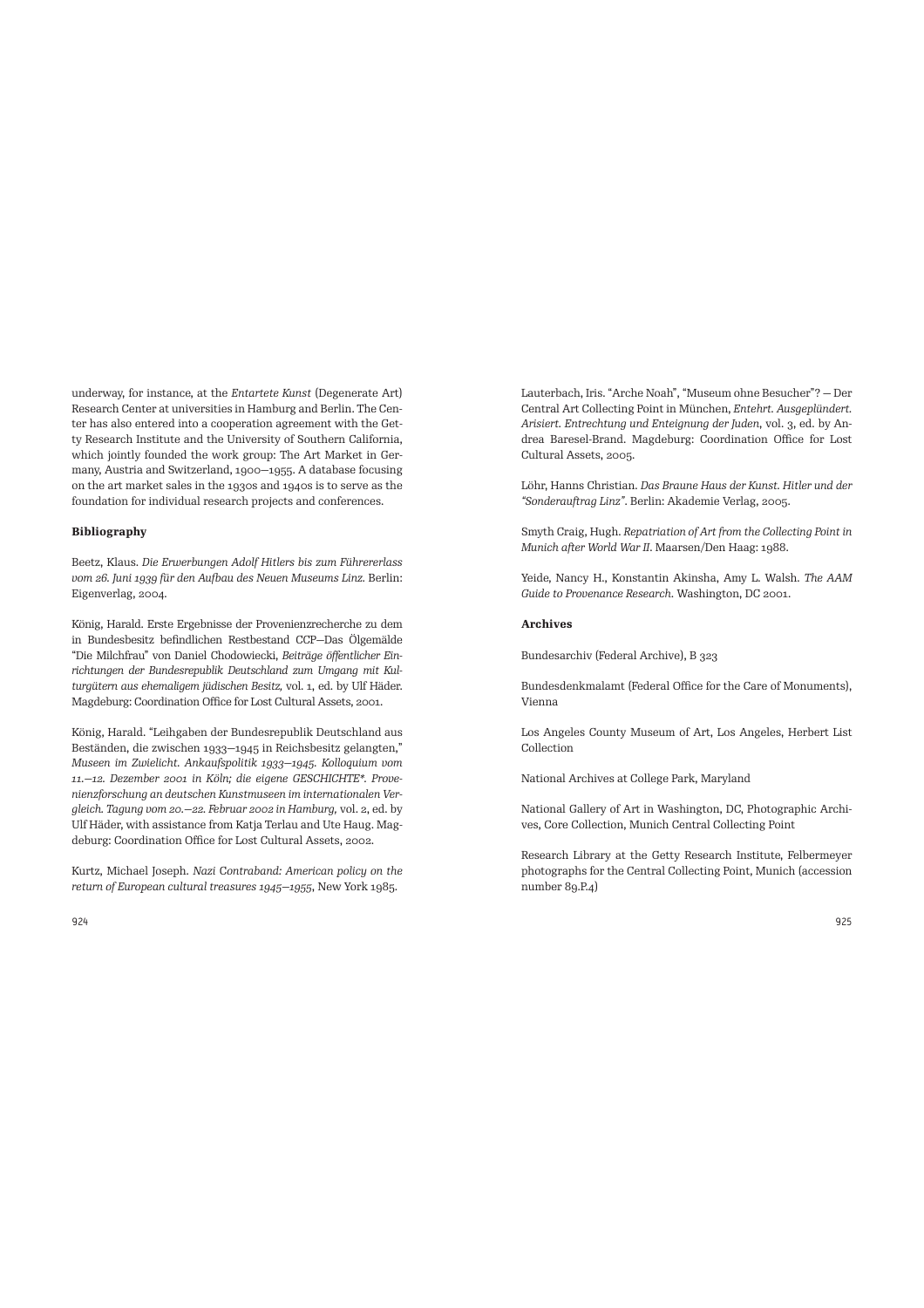Zentralinstitut für Kunstgeschichte (Central Institute for Art History), Munich

# **Abbreviations**

| <b>BADV</b>                 | Federal Office for Central Services and Unresolved Property<br><b>Issues Berlin</b>                                             |  |  |
|-----------------------------|---------------------------------------------------------------------------------------------------------------------------------|--|--|
| <b>DHM</b>                  | German Historical Museum                                                                                                        |  |  |
| <b>ERR</b>                  | Einsatzstab Reichsleiter Rosenberg (Operational Staff<br>Rosenberg)                                                             |  |  |
| GRI, LA                     | Getty Research Institute, Los Angeles                                                                                           |  |  |
| <b>LACMA</b>                | Los Angeles County Museum of Art                                                                                                |  |  |
| <b>MCCP</b>                 | Munich Central Collecting Point                                                                                                 |  |  |
| <b>MFA&amp;A</b><br>Service | Monuments, Fine Arts and Archives Service (of the American<br>allied forces)                                                    |  |  |
| <b>NACP</b>                 | National Archives at College Park, Maryland                                                                                     |  |  |
| <b>NARA</b>                 | National Archives and Records Administration, Washington, DC                                                                    |  |  |
| <b>OFD</b>                  | Regional Finance Office                                                                                                         |  |  |
| <b>TVK</b>                  | Trustee Administration for Cultural Property at the Foreign<br>Office                                                           |  |  |
| ZIB                         | Zuse Institute Berlin                                                                                                           |  |  |
| <b>ZIVIT</b>                | Zentrale Informationsverarbeitung und<br>Informationstechnologie (Central Information Processing and<br>Information Technology) |  |  |

# **Inventory Card System**

|                             | <b>CONTROL NUMBER FILE</b><br>OR ARRIVAL CARDS                                                                                                           | <b>RESTITUTION FILE</b><br><b>OR PROPERTY</b><br><b>CARDS</b><br>= MCCP MAIN FILE<br>+ TVK FILE                                                                                                                          | TWO MINISTER<br><b>PRESIDENT FILES</b><br>(1).<br>IRSO FILE (2),<br><b>REMAINING</b><br><b>MCCP INVENTORY</b><br><b>GERMANY (3) AND</b><br>AUSTRIA (4),<br><b>OBJECT</b><br>PHOTOGRAPHS (5) |
|-----------------------------|----------------------------------------------------------------------------------------------------------------------------------------------------------|--------------------------------------------------------------------------------------------------------------------------------------------------------------------------------------------------------------------------|---------------------------------------------------------------------------------------------------------------------------------------------------------------------------------------------|
| <b>CREATOR</b>              | MCCP                                                                                                                                                     | MCCP until 1948.<br>after 1948 TVK                                                                                                                                                                                       | $(1)$ - $(5)$ MCCP                                                                                                                                                                          |
| <b>MAIN</b><br><b>INDEX</b> | Arrival number =<br>Munich number                                                                                                                        | MCCP: Arrival<br>Number with<br>sub number for<br>multiple items.<br>so-called Munich<br>Number<br>TVK: Consecutively<br>numbering for<br>unregistered art<br>works                                                      | $(1)$ - $(5)$ Arrival<br>number = Munich<br>number                                                                                                                                          |
| <b>CONTENT</b>              | Artist, title, prior<br>inventory numbers,<br>arrival date.<br>condition of object<br>etc., no specific<br>information about art<br>works and provenance | Detailed<br>description of<br>artwork e.g.,<br>artist. work title.<br>art form, size,<br>prior inventory<br>numbers.<br>provenance                                                                                       | (1)–(4)<br>Information on<br>art works and<br>provenance.<br>but little in<br>comparison to<br>the Restitution<br>File<br>(5) Only arrival<br>$number = Munich$<br>Number                   |
| ORDERING<br><b>SUBJECTS</b> | By number (as<br>delivered to Munich<br>Collection Point)                                                                                                | MCCP Main File<br>ordered bv<br>number, other<br>series (referring<br>to Main File)<br>ordered by artist,<br>country, epoch,<br>previous owners,<br>depot numbers<br>TVK File series<br>ordered by<br>number and artist. | $(1)$ - $(5)$ By number                                                                                                                                                                     |